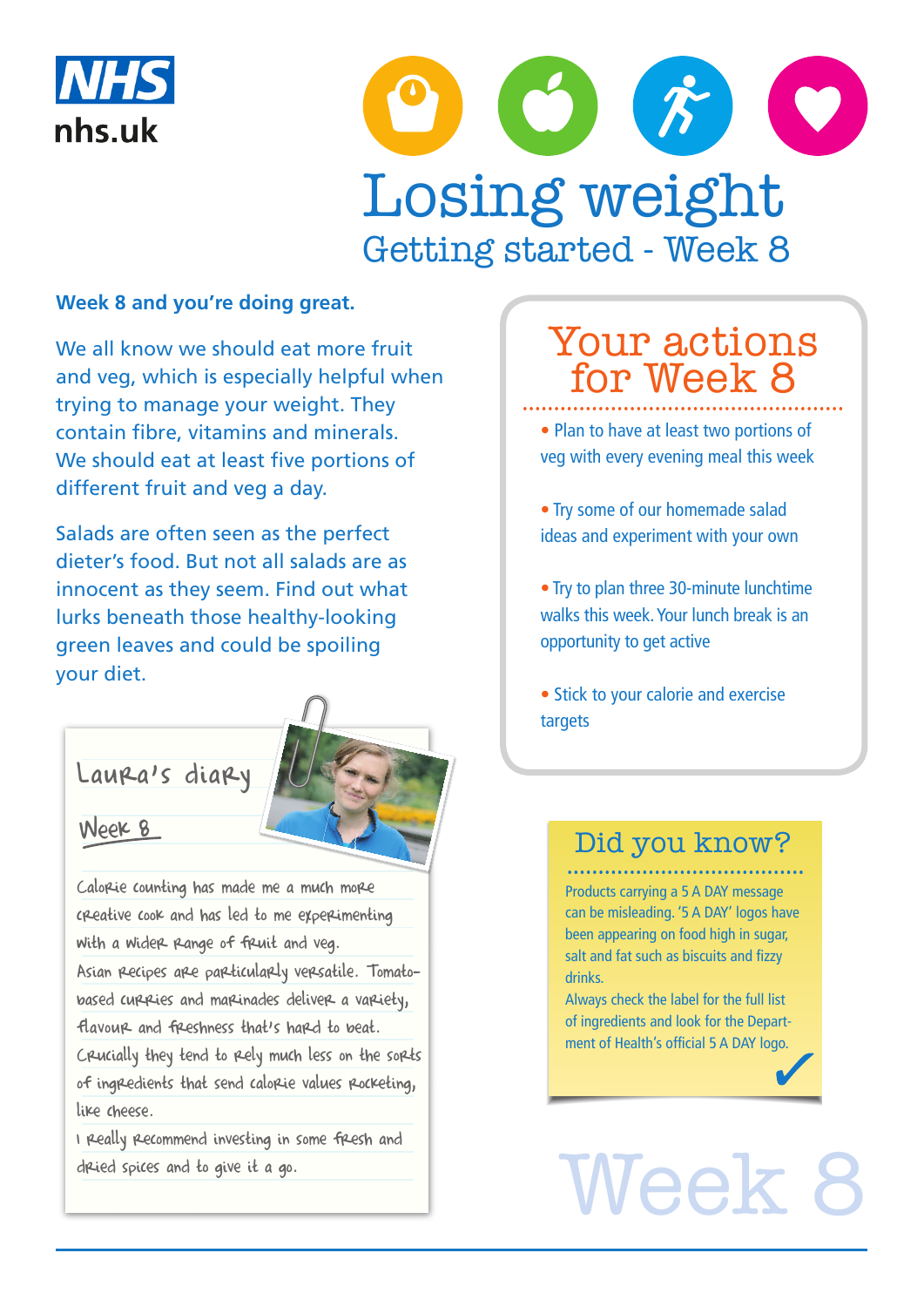

# **Eat more vegetables**

**Getting into the habit of eating more veg can help you lose weight and keep it off. There are so many ways to pack more veg into your favourite meals.**

We all know that vegetables contain fibre, vitamins and minerals. But what have they got to do with losing weight?

Because they contain fibre, vegetables fill you up without packing a big calorie punch (depending on how they are cooked of course).

So, make veg a big part of your efforts to lose weight, and you can eat filling, satisfying meals – and avoid between-meal hunger pangs – without exceeding your daily calorie allowance.

Try these 10 tips to fit more vegetables into your diet:

• Aim to make your meal more filling by adding vegetables, and then cut back on another, high-calorie ingredient or food, or simply eat less. This way, you can feel full while eating fewer calories.

• Add beans, lentils and pulses to stews, bakes and salads.

• Aim for two portions of veg on your plate. If you're having shepherd's pie, have some peas with it too. Add carrots and broccoli to a roast dinner.

• Eat more salad or vegetable-based dishes. One meal can provide several portions of your 5 A DAY. For protein, you could add a boiled egg, chicken slices or cooked lentils. For example, start with some lettuce and add sliced tomatoes, red onion, apples, pears, celery, cooked beetroot, grated raw carrot and a hard-boiled egg.

• Have vegetables as snacks. Baby carrots, radishes, and sugar snap peas all make ideal snack food. They're convenient, easy to pack in handy portions and they require very little preparation.

• Swap sauces based on cheese or cream – on pasta, rice or a baked potato – for tomato or vegetable-based sauces. Throw in some kidney beans or chickpeas to make the sauce extra filling. These same ingredients can make a filling vegetable or bean-based soups as well.

• Add some crunch to your lunchtime sandwiches with lettuce, tomatoes, cucumber or grated carrot. This will help fill you up.

• Stock up on frozen vegetables. They're quick and easy to prepare in the microwave or on the hob. You can choose single vegetables – such as peas, carrots, green beans or cauliflower – or mixed veg.

• Cooked breakfast? Swap a fried tomato or mushroom for a grilled tomato or mushroom. Or, try an omelette stuffed with onion and peppers.

• Add green, leafy veg to soups or stews. Veg such as kale or swiss chard are loaded with calcium and iron. This is a really easy way to incorporate them into your meals.

# 5 A DAY portion sizes

A portion of fruit or veg is 80g. Fresh, frozen, tinned and juiced fruit and veg all count towards your 5 A DAY. Use the rough guide below to work out whether you're eating your 5 A DAY:

- Half a grapefruit
- An apple
- 2 plums or satsumas
- 3 heaped tablespoons of peas, sweetcorn, beans or pulses
- 2 broccoli spears
- A dessert bowl of salad leaves

A 5 A DAY portion of dried fruit is around 30g. This is about one heaped tablespoon of raisins.

# Not one of your 5 A DAY

They may be vegetables but they do not count towards your 5 A DAY.

- Potatoes including jacket potatoes, chips and crisps
- Yams
- Cassava
- Plantain

Losing weight - getting started  $\bullet$   $\star\bullet$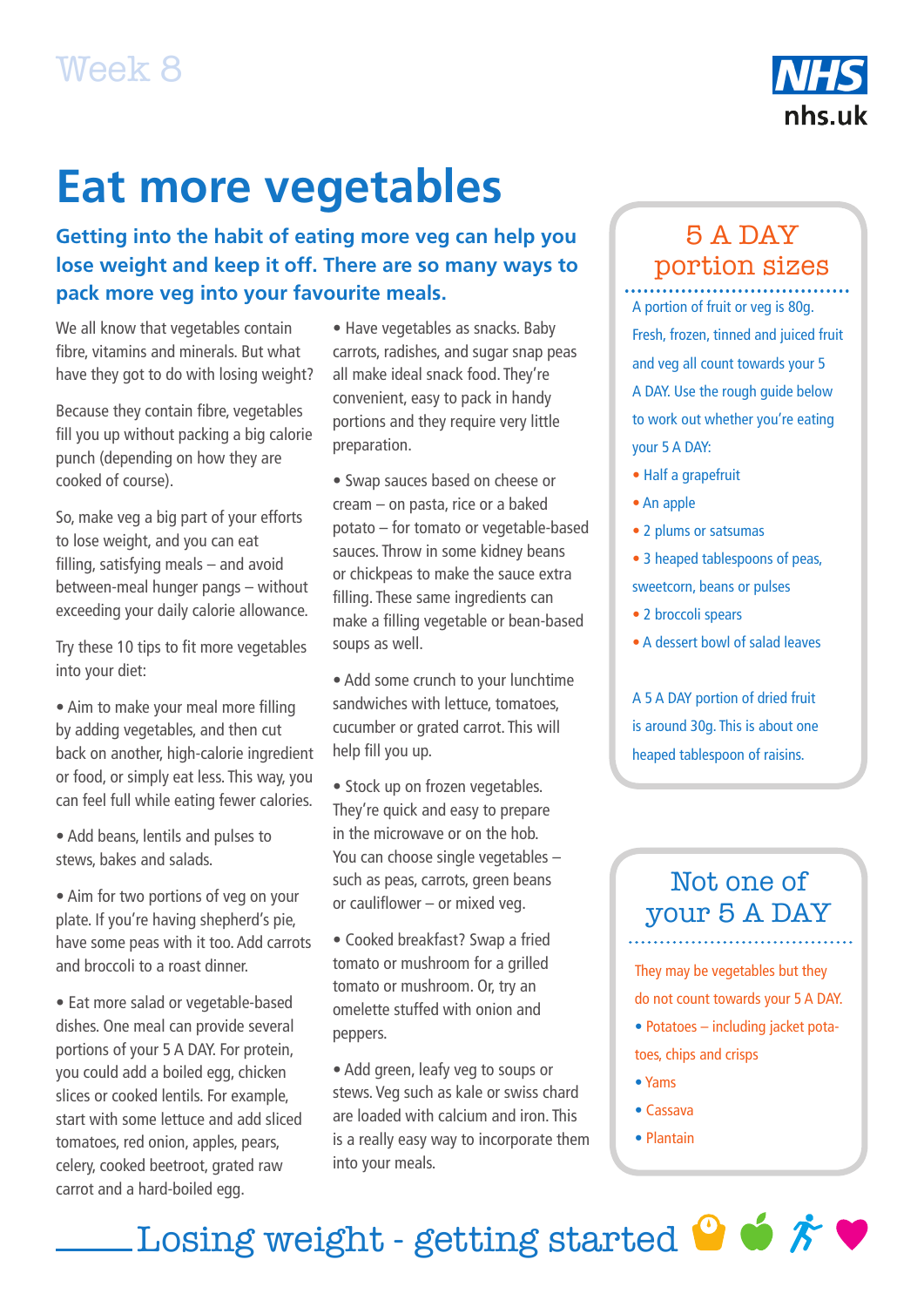# Week 8



# **Make the most of salads**

# **Salads can be your best friend when trying to lose weight but beware of calorie-laden toppings.**

A typical green salad of green leaves, tomatoes and cucumbers is low in calories, salt and fat and high in nutritional value.

However, toppings such as croutons, bacon bits, cheese, breaded chicken and creamy dressings will turn an innocentlooking salad into a dieter's nightmare.

The golden rule with salads: avoid fatty toppings, always ask for the dressing on the side and avoid mayonnaise or cream-based dressings.

Salad dressings

Salad dressings are almost always high in calories. A single serving (two tablespoons) of mayonnaise is 220kcal; a mayo-based Thousand Island dressing is 194kcal and blue cheese dressing is 228kcal.

• Try making your own lower-fat and



lower-calorie dressings out of fruit juices. Or make a healthier vinaigrette with olive oil and vinegar or fresh lemon juice.

• Take care when buying commercial lower-fat salad dressings – while they may be low in fat, they can often be high in sugar. Always check the nutrition information on the label.

• If you're in a restaurant or cafe, ask for the dressing to be served on the side and add only as much as you need.

• Give a wide berth to salads such as Caesar, Waldorf, coleslaw and some pasta and potato salads, all of which are generally soaked in mayonnaise.



### **5 A DAY**

Find out about fruit and veg portion sizes with our 5 A DAY guides, including a downloadable illustrated poster and a portion size guide for a range of fruit and veg, including tinned and dried.

[nhs.uk/5ADAY](https://www.nhs.uk/change4life/food-facts/five-a-day)

# 3 lower-calorie salad dressings

## Orange-balsamic (82kcal)

- 1 tbsp dijon mustard
- 2 tbsp balsamic vinegar
- Juice of 1 large orange

### French dressing (88kcal)

- 1 clove garlic minced
- 2 tbsp red wine vinegar
- 1 tbsp dijon mustard
- 1 tbsp honey

### Ranch-style dressing (51kcal)

- 1-2 cloves garlic, crushed
- 3 tbsp fat-free natural yoghurt
- Juice of 1 large lemon
- 2 tbsp red wine vinegar

# Lower-calorie salad toppings

Add a burst of flavour with these 50kcal salad toppings:

- 1 tbsp toasted sunflower seeds
- 1 tbsp toasted pine nuts
- 1 tbsp toasted pumpkin seeds
- A handful of chopped grapes
- 1 tbsp of chopped toasted walnuts

Losing weight - getting started  $\bullet$   $\star$